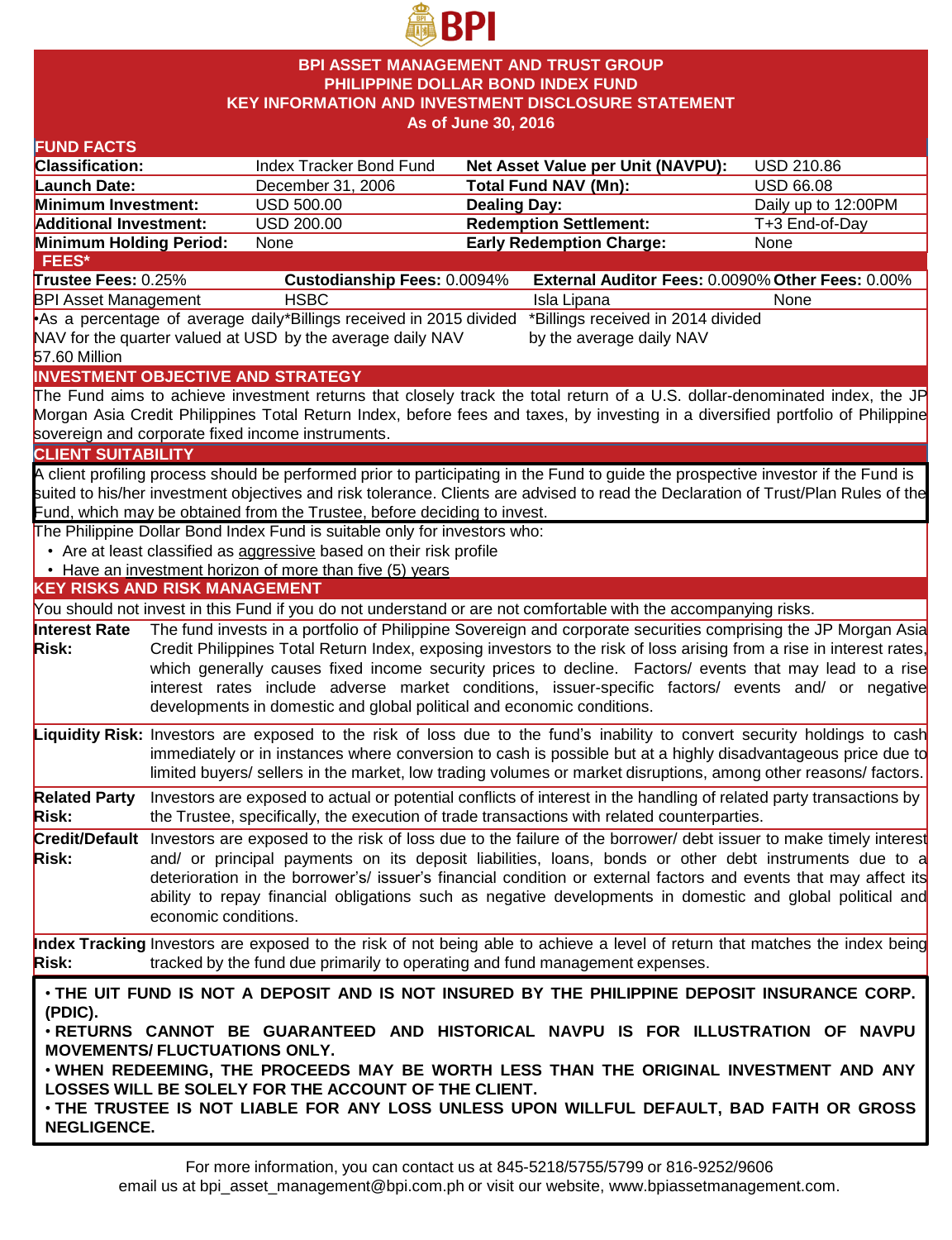## **FUND PERFORMANCE AND STATISTICS AS OF June 30, 2016**

(Purely for reference purposes and is not a guarantee of future results)

**NAVPU GRAPH**



| <b>NAVPU over the past 12 months</b>     |          |
|------------------------------------------|----------|
| Highest                                  | 210.86   |
| Lowest                                   | 192.92   |
| <b>STATISTICS</b>                        |          |
| <b>Weighted Ave Duration (Yrs)</b>       | 7.473    |
| Volatility, Past 1 Year (%) <sup>2</sup> | 2.63     |
| Port. Weighted Yield to Maturity (%)     | 2.833    |
| <b>Current Number of Holdings</b>        | 49       |
| Tracking Error (3-Yr) <sup>4</sup>       | 0.97     |
| Average Credit Rating (Moody's/S&P)      | Baa2/BBB |

<sup>1</sup>Returns are net of fees.

<sup>2</sup>Since Inception as an Investment Management Arrangement (IMA) on April 26, 2005

<sup>3</sup>Measures the degree to which the Fund fluctuates vis-à-vis its average return over a period of time.

<sup>4</sup>Measure of deviation between the Fund's return and benchmark returns. A lower number means the Fund's return is closely aligned with the benchmark.

\*Declaration of Trust is available upon request through branch of account.

| <b>PORTFOLIO COMPOSITION</b> |           |  |  |  |
|------------------------------|-----------|--|--|--|
| <b>Allocation</b>            | % of Fund |  |  |  |
| Government                   | 68.1      |  |  |  |
| Corporates                   | 29.05     |  |  |  |
| Cash and Other Receivables   | 2.83      |  |  |  |
| <b>Maturity Profile</b>      |           |  |  |  |
| Cash and Less than 1 Year    | 2.83      |  |  |  |
| Between 1 and 3 Years        | 15.2      |  |  |  |
| Between 3 and 5 Years        | 16.36     |  |  |  |
| Between 5 and 7 Years        | 5.7       |  |  |  |
| Between 7 and 10 Years       | 20.0      |  |  |  |
| More than 10 Years           | 39.8      |  |  |  |

**Fund 7.87 3.41 10.75 -5.23 15.09 9.91 Benchmark** 8.36 3.97 11.47 -5.10 15.79 10.44

| <b>TOP TEN HOLDINGS</b> |            |           |
|-------------------------|------------|-----------|
| <b>Name</b>             |            | % of Fund |
| <b>RoP</b> Bonds        | 10/23/2034 | 11.13     |
| <b>RoP</b> Bonds        | 1/21/2024  | 7.37      |
| <b>RoP</b> Bonds        | 3/1/2041   | 7.10      |
| <b>RoP Bonds</b>        | 2/2/2030   | 6.92      |
| <b>RoP</b> Bonds        | 1/15/2021  | 6.34      |
| <b>RoP</b> Bonds        | 1/13/2037  | 4.57      |
| <b>RoP</b> Bonds        | 1/14/2031  | 4.09      |
| <b>RoP</b> Bonds        | 3/16/2025  | 3.94      |
| <b>RoP</b> Bonds        | 1/15/2019  | 3.67      |
| <b>PSALM Bond</b>       | 12/2/2024  | 3.28      |

# **RELATED PARTY TRANSACTIONS\***

The Fund has investments and trade transactions with Bank of the Philippine Islands, its subsidiaries and related parties:

Bank of the Philippine Islands – USD1,800,000.0 International Container Terminal Services, Inc. – USD4,586,884.80

Investments in the said outlets were approved by the Trust Committee. Likewise, all related party transactions are conducted on an arm's length and best execution basis and within established limits.

\*Related party in accordance with BPI's internal policy.